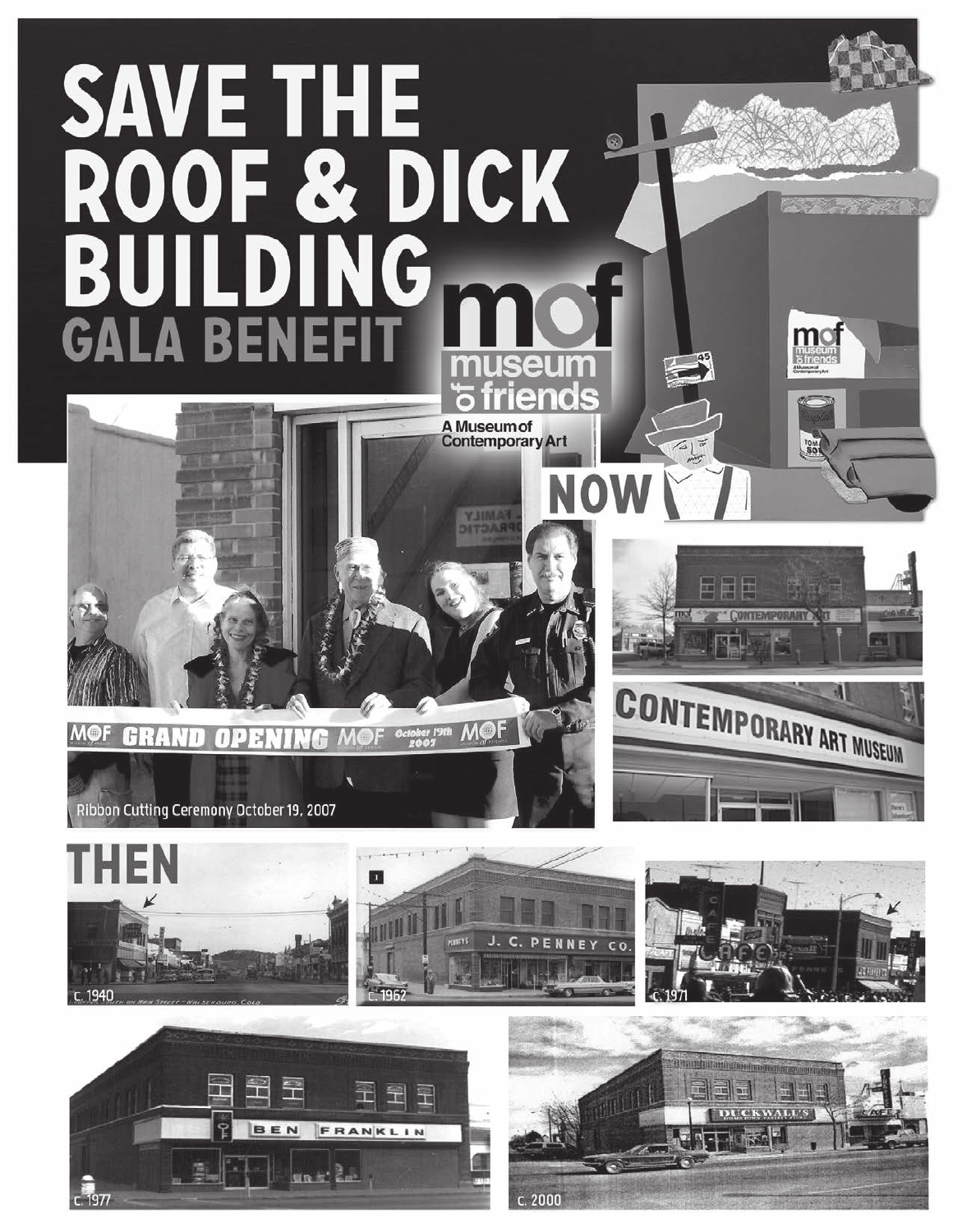# **Thank you!!!**

This evening would not be possible without all of you and all of our sponsors, volunteers, members and incredibly generous artists from all parts of the US.

# **Diamond Sponsor**

Joan and Charles Berger

## **Emerald Sponsor**

Mary Cocchiarelli

**Ruby Sponsor** San Isabel Electric Association, Inc.

## **Sapphire Sponsors**

Drs. Lori and Mike Mall Alys Romer Dotter Abstract Company

# **Garnet Sponsors**

First National Bank in Trinidad Downtown Colorado Inc. Downtown Walsenburg GID Gordon Beckstead and Fay Matsukage Anonymous Donor Huerfano County

# **Amethyst Sponsors**

Bachman & Associates Cup, LLC High Altitude Coffee Roasters Edna Faris Dust and Randy Dust: Progressive Energy Solutions Janice Husby Sam's Club, Pueblo Staples, Pueblo

# **Pearl sponsors**

6th Street Storage Datco Insurance Terry Michels Arlene Feiccabrino

Connie Smalley Steve Savageau Jennifer Davis Carey

Special Thanks to our staff: Irene Grilley, Candice Knowles, Larry Brunker and Deborah Durkee for their tireless efforts to make this GALA Benefit possible; also Kathy Spain and Sarah Habermann, MOF's Board of Directors, the SER Program, History Colorado, and Colorado Creative Industries (CCI).

Jessica Reske, AIA, LEED AP, Form and Works Design Group, LLC Save the Roof & Dick poster art designed by Reba Lee Savageau.

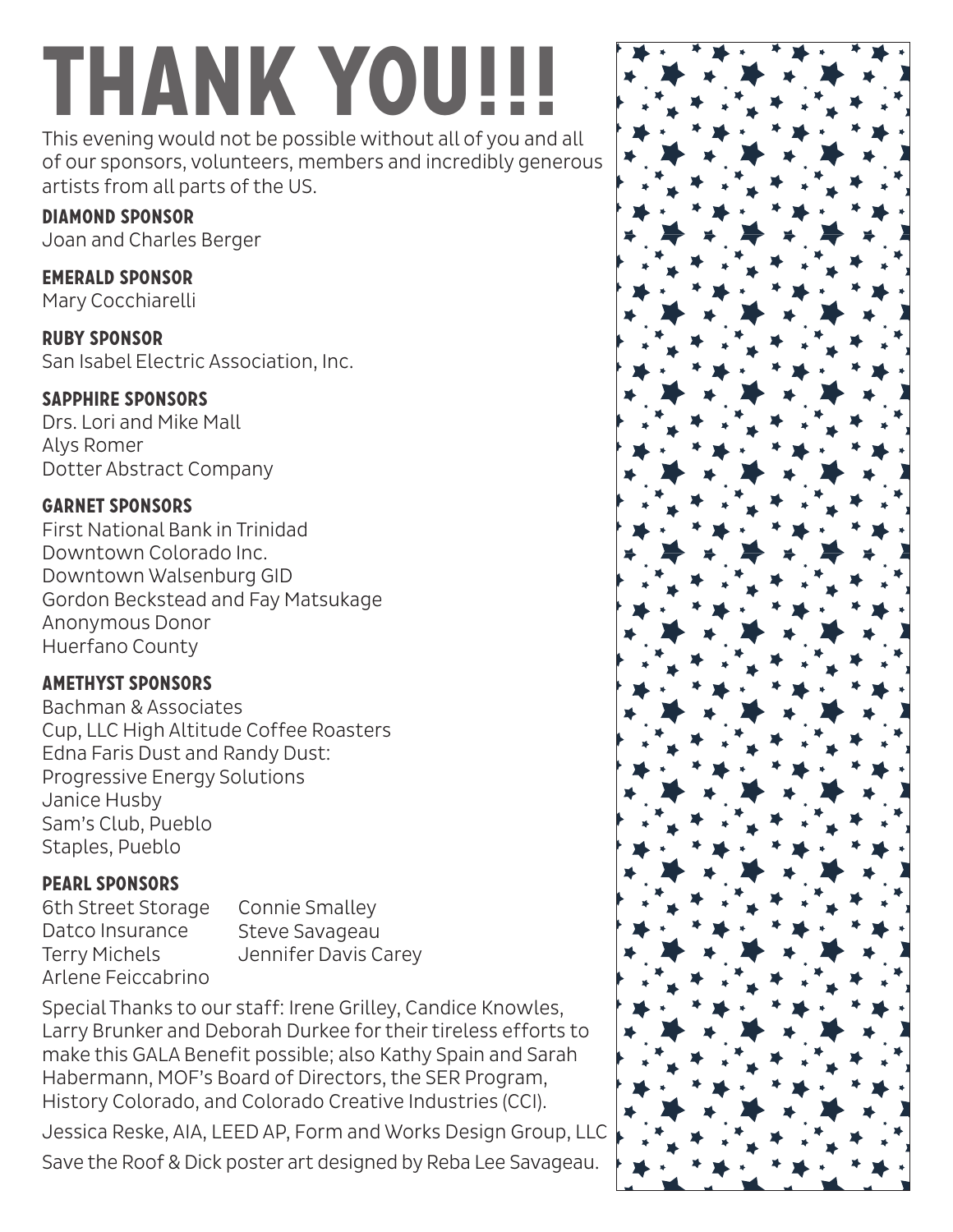# **Program**

- 7:00 Friends of the MOF Art Exhibition Sale, Silent Auction, Cash Bar
- 7:30 Welcome, MOF Co-Founders Brendt Berger and Maria Cocchiarelli Placemaking: Place is a Canvas for Creative Entrepreneurs and City Builders to Play, Brian Corrigan, *Creative Strategist*, and Katherine Correll, *Director, Downtown Colorado, Inc.* Dinner Buffet by Alys' Restaurant Music with DJ Jeromie Dorrance Caricature Sketching, Kevin Cordtz 8:30 Guest Speaker Richard Farley, *AIA, Urban Designer,*
- *Walsenburg Reimagined Charette, Fall 2016 team member*
- 9:00 Silent Auction and Art Sales Close Dancing until 10:00

# **Board of Directors**

| Carl Brendt Berger, | Jeffrey Shaw, Esq.     |
|---------------------|------------------------|
| President           | Joan Hanley            |
| Maria Cocchiarelli, | Dave Shier             |
| Vice President and  | Sarah Habermann        |
| Treasurer           | <b>Brett Habermann</b> |
| Alys Romer          | Jaz Kealoha Berger     |
| Fay Matsukage Esq.  | Monica Birrer          |

# **Staff**

Brendt Berger, *Executive Director* Maria Cocchiarelli, *Chief Curator and Director of Development* Irene Grilley, *Community Liaison and Membership Coordinator* Candice Knowles, *Museum Tour Coordinator and Gift Shop Manager* Larry Brunker, *Gallery Assistant* Deborah Durkee, *Assistant Curator* Lee Brunker, *Artist in Residence* Jane St. Lifer-Kennedy, *Special Projects Coordinator* Kyla Umemoto, *Graphic Designer*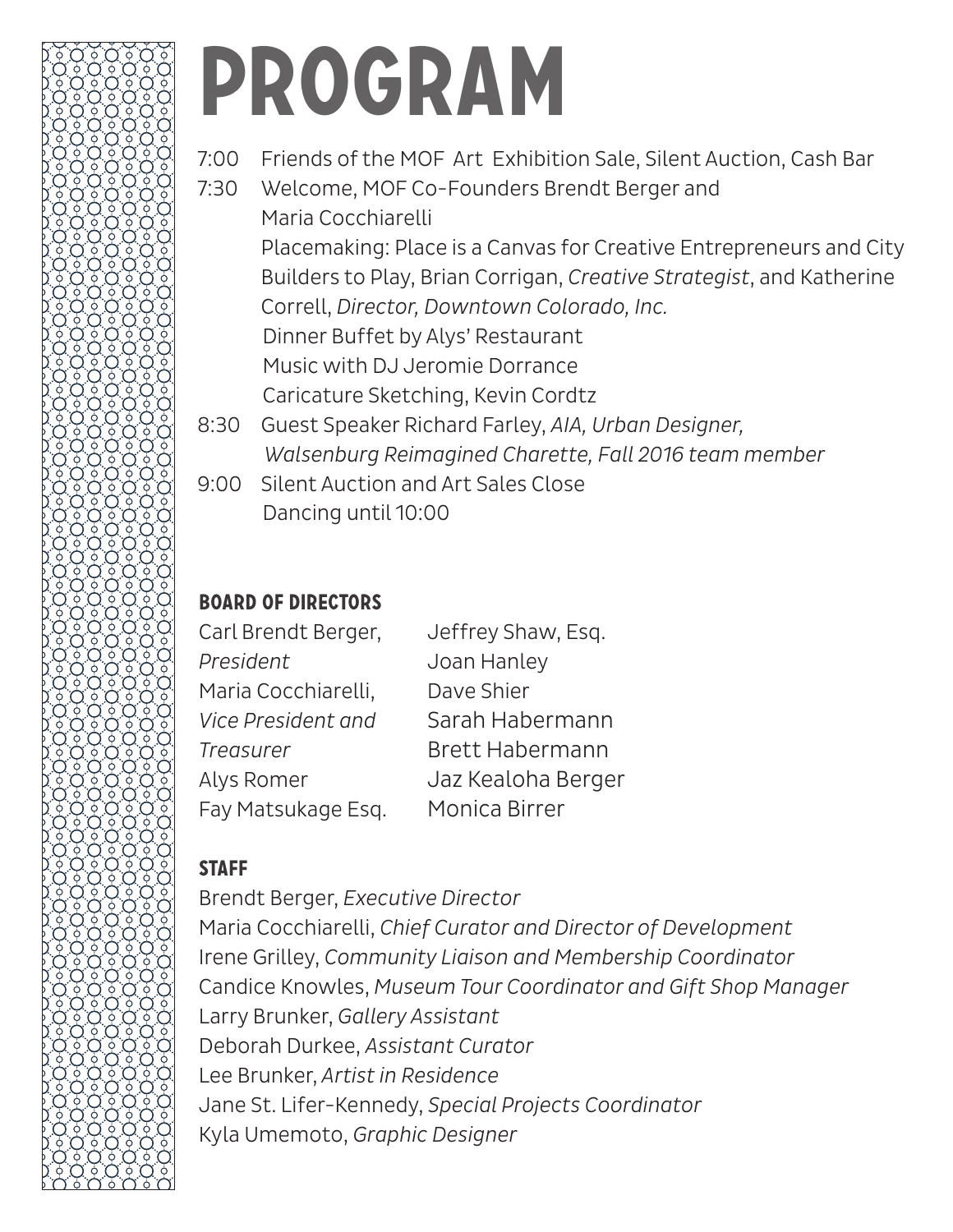## **From our Vice President**

**Malsenburg has embraced the Museum of Friends since the ribbon cutting ceremony over 10 years ago.** Colorado Creative Industries and Space to Create have worked tirelessly in nearby Trinidad and other rural areas in Colorado to reinvent communities hard hit by the end of coal mining and lost revenue. Through historic preservation and the creative reuse of architectural spaces by repurposing them to adapt to changing times, they become alive with possibilities. It is our hope that economic renewal through social activism and the arts will create positive change for years to come.

With appreciation, Maria Cocchiarelli

## **From our President**

**A**s I reflect on the Museum of Friends first ten years I am astounded by the progress we've made, from our modest beginning branching out upstairs above our ground floor neighbor and tenant, Duckwalls' Variety Store who's rent provided our basic operating expenses. A lot has changed, Duckwalls' moved on and MOF took over the ground floor, initiating a refocusing of our priorities like the extensive outreach programs of over 71 separate out reach programs offered, our exhibition schedule now recognizes 40 exhibits beginning in 2006 while presenting 30 lectures and films. To day we stand at the threshold a new beginning, a beginning that will change the nature of downtown Walsenburg. The State of Colorado through History Colorado is taking a proactive interest in MOF and to this end has committed nearly two-hundred thousand dollars toward the first phase of a million dollar renovation to restore and upgrade our home, the Roof and Dick Building beginning in 2018. This progress reflects the dreams of the visionary co-founder Maria Cocchiarelli without whose tireless energy and dedication would not have been possible. The Museum of Friends is listed in Art in America Museum Guide as the only counter culture art museum in America. You might ask what exactly this counter culture art museum means and why it is located here in Walsenburg? From MOF's very inception written into its founding articles, it exists only by the generosity of artist friends of the founders. MOF's very existence is the foundation of these gifts of art. The idea of a gift of art in friendship as a museum of art is an extraordinarily powerful idea. Unlike most Museums MOF is inclusive and egalitarian. We celebrate art, the unique individual who has created it and the value as gift inherent in the creative process. This gift we celebrate, not the monetary value. We are located in Walsenburg because it is heir to the creative communities that settled in Southern Colorado in the 1960's beginning with Drop City. Pride of Southern Colorado's Art History has taken the forefront and led to the Roof and Dick building's placement on the State Historical Register, a funded HSA (Historic Structural Assessment) and a State Historic Fund Grant to improve it. MOF has gained an understanding of how important its art collections of the area's artists' communities are and is now The First Counter-Culture Museum in the United States. The current challenge is to ensure that MOF continues into the next decades. MOF would accommodate our audience' needs by building capacity, and by providing a structurally sound ADA accessible building. At the moment we are engaged in a major effort to raise matching monies to secure the History Colorado grant. As a profound reflection of the value MOF represents in the City of Walsenburg and surrounding Southern Colorado community. We have received over one hundred gifts of art of every description including books and videos from all over the United States to help us raise the matching portion of the grant all proceeds to benefit this effort. The gala event on December 2nd celebrates the generosity of giving. Thank you. Sincerely, Brendt Berger, *Board President*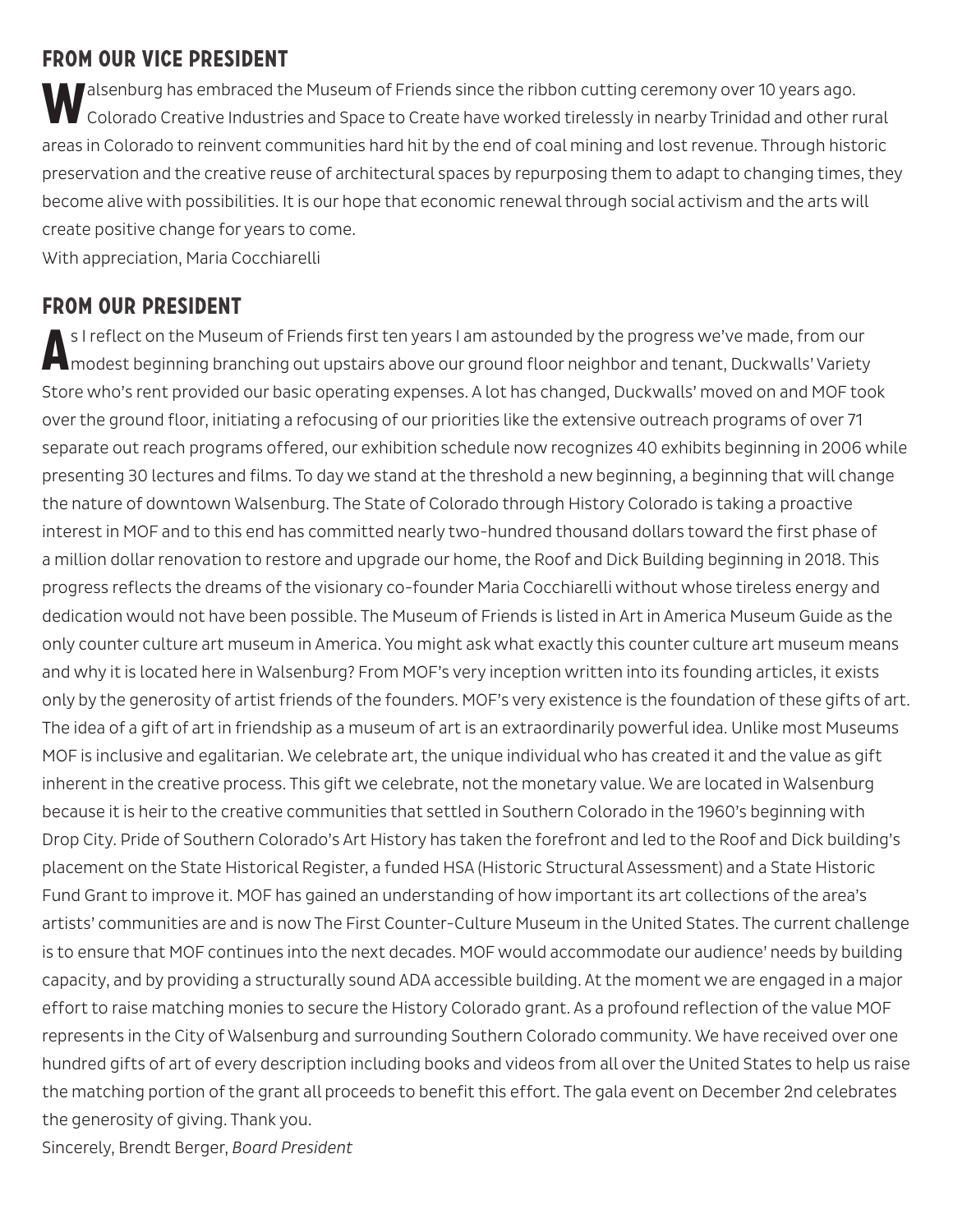

## **Preview of New Exhibitions for 2018**

Since the first year of operating MOF's goal was to involve the community through expanded outreach programs and exhibits designed to maximize its impact through engagement with the people we serve. In the spring of 2018, May 10th through May 24th, well-known NYC sculptor Scott Pfaffman will work with community youth and local artists in constructing a sculpture from re-cycled materials donated by local businesses. Scott Pfaffman is an experienced community artist who has worked with neighborhood city youth on collective outdoor works of art. Scott is an activist and ideal to inspire and ignite our local Huerfano County community. The sculpture created will activate the park across the Street from the museum called Miner's Plaza. A series of interventions will be planned to attract new audiences to participate in creative place making in Downtown Walsenburg. The sculpture will be unveiled on Saturday May 26th. An exhibition of photographs, interviews, sketches, and maquettes will remain on view through June 23rd.

In the summer through fall 2018, MOF will help celebrate 50 years of the founding of nearby artist community Libre. Founding member Dean Fleming contributed to Friends Art Exhibition on view this evening. The Libre 50th exhibition opens on the 4th of July and includes documentation, photographs, paintings, films and sculptures that span 50 years of this artist community. Libre means free in Spanish and is still active; it is close in proximity to MOF and remains an integral part of MOF's permanent collection. MOF grew from the seeds of 1960's civil unrest, the Vietnam War and the efforts of counter-culture artists who were reinventing the purpose of art in society and reevaluating the commercial gallery scene. MOF is located in Huerfano County due to its founders' friendships with the artists who created Drop City in 1964 and then those who began the community of Libre. The exhibition remains on view through September 29th.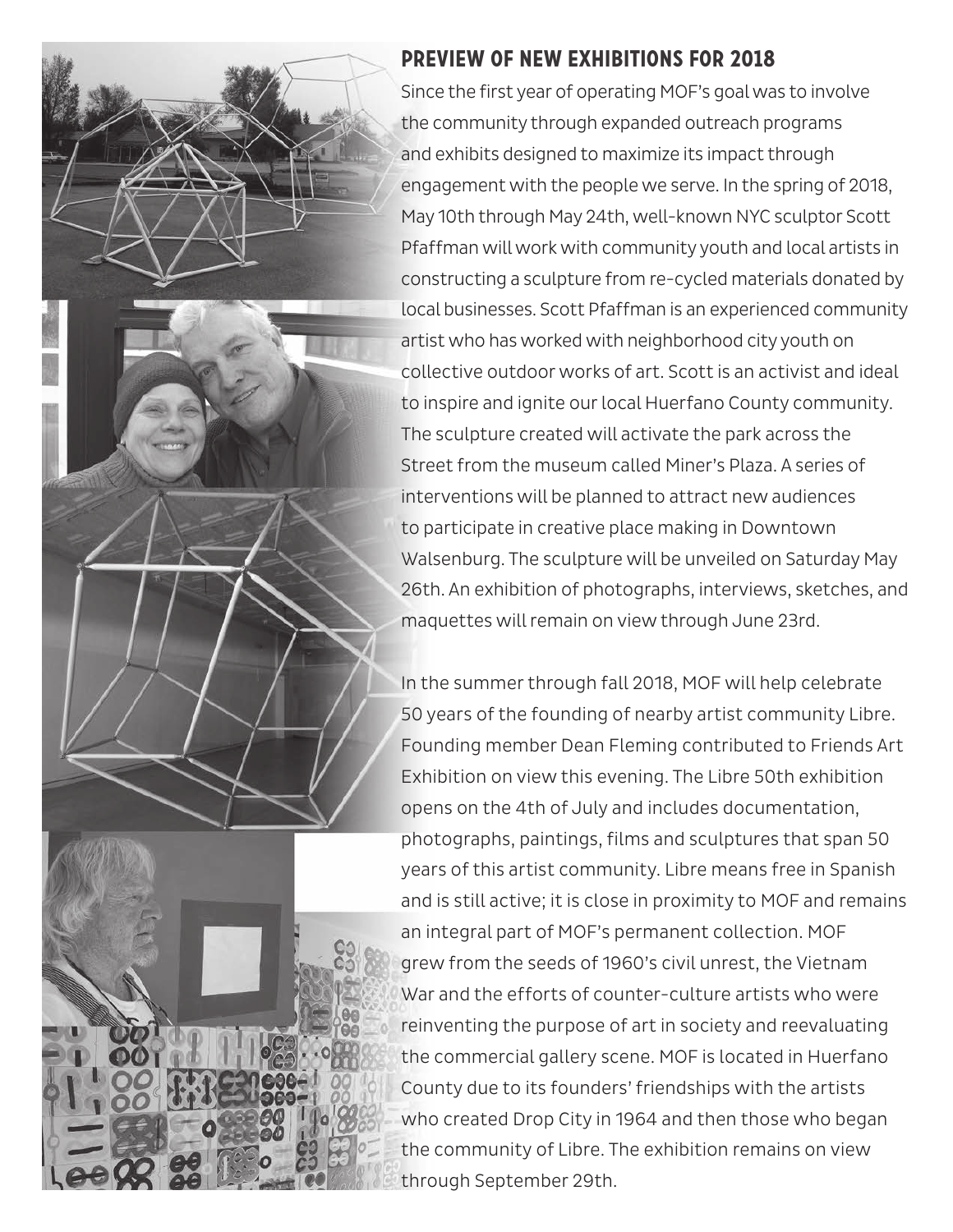# **featured artists**

Claude W. Appel Alicia Bailey Bill Barrel Rick Beam Margaret Bedell Brendt Berger Randy Boutilier Butler Brown Robert Buckner Henrietta Butler Jennifer Carey Virginia Castro Christo Maria Cocchiarelli Joel Cohen Jean Daniel Deborah Durkee Richard Eisen Ray Espinoza Richard Farley Dean Fleming Leo Franco Lili Francuz Albert Galvan PD Garrett Carson Gladson Ione Glumac Irene Grilley

Joan Hanley Katie Hawkinson Tadashi Hayakawa Candis Heiland Kathy Hill Mary Hoffman Bob Hoke Jeanne Hoyt Frederick Lee Hunter Yeng Lim Jing Shannon Johnson Candice Knowles Patsy Krebs Merle Leech Marilyn Leuszler Andy Libertone Carey Linn Jim Long James Lumber Scott Mangold Richard Mock Michael S. Moore Patrick Morrell Ed Musante Florence Neal Palul Charles Parson John Petek

Ken Peterson Scott Pfaffman Guillermo Pulido Carol Putnam Larry Racioppo J. Brian Rosino Kris Sanguine Reba Lee Savageau Ken Schneider Robert Schwinger Dee Shapiro Joe Slusky Kathleen Spain Louis B. Sporleder, Sr. Mark di Suvero Lana Thomas Annamarie Trombetta Kathleen Umemoto Jann Vail Tom Vail Harold Vargas Dan Walsh Ted Williams Jan Wurm Peggy Zehring David Zehring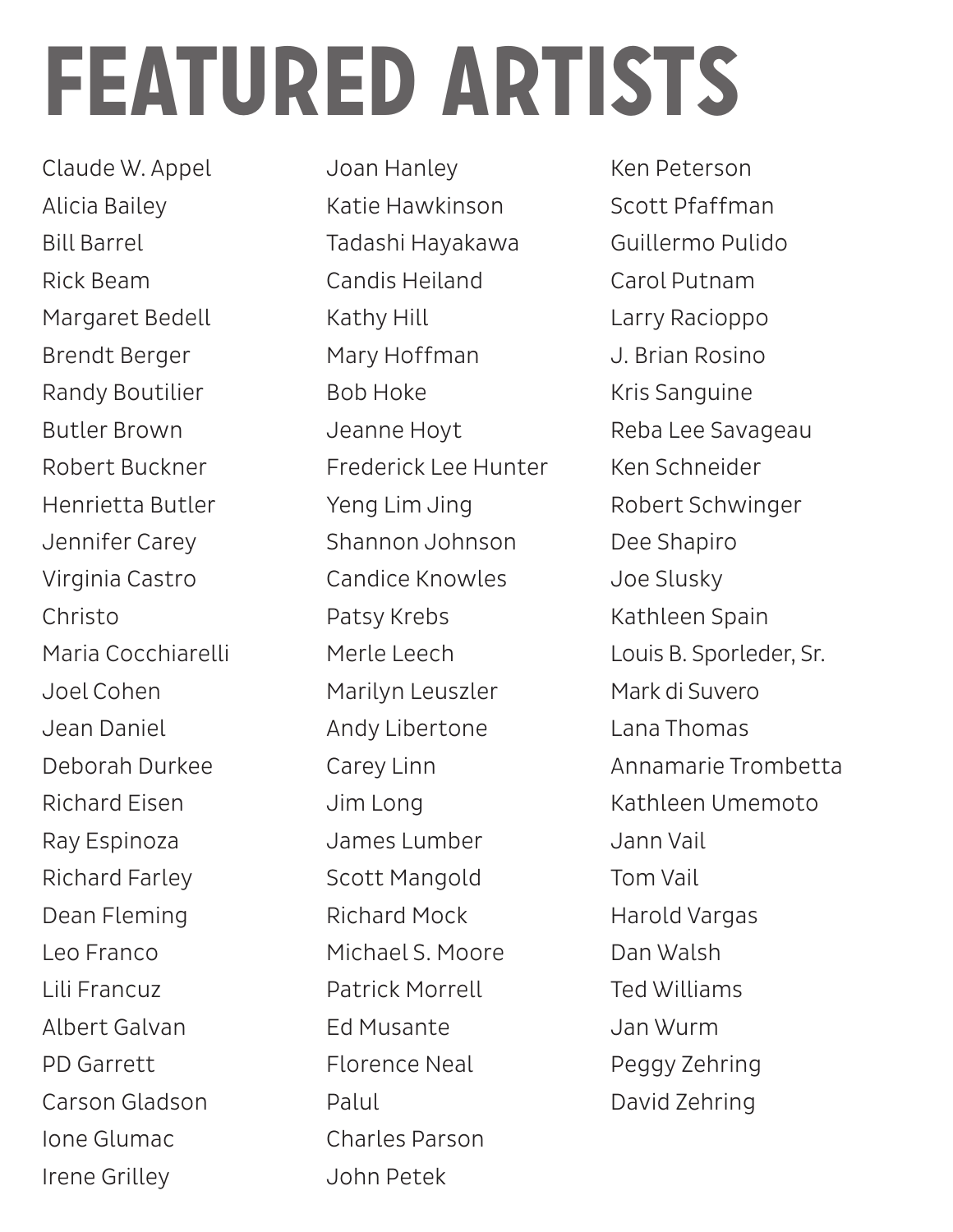## **All Naturals & Daily Perks on 5th**

Basket of Health Products \$40.00 minimum bid

## **ChaÉ Organics**

Basket of Organic Beauty Products—Grow Younger Skin Care Collection \$75.00 minimum bid

## **ChaÉ Organics**

Basket of Organic Beauty Products— Chaé Delux Hair Care \$25.00 minimum bid

**La Plaza Inn** Dinner for 2 \$35.00 minimum bid

**Alys' Restaurant** Dinner for 10 \$500.00 minimum bid

## **Ruby Tuesday (2)**

Two Free Entrees w/ Two Non-Alcoholic Drinks \$25.00 minimum bid

#### **Monica Birrer**

Daniel & Herve Wine-Making Legacy/#302 of 1,225 \$60.00 minimum bid with \$5 bid increase

## **Museum of Friends**

Made in Walsenburg Gift Basket: Christmas Stuffers, 6 lavendar eye pillows, 4 pot holders by local artisans \$75.00 minimum bid

## **Déjà Vu Ltd/Connie Buckner**

Table Item: Rabbit Pottery \$75.00 minimum bid

**Déjà Vu Ltd/Connie Buckner** Table Item: Photograph \$15.00 minimum bid

**Ella Evans Family (4)** Craft Challenge Bags \$10.00 minimum bid

## **Andreas Feininger, The Texaco Café Cabins donated by mof Gift Shop** Archival Print/Black & White Photo \$125.00 minimum bid

# **silent auction**

## **janet fish, Poster donated by mof Gift Shop**

Contemporary Art - The Museum of Contemporary Art Boston Printed Poster \$175.00 minimum bid

## **Katsushika Hokusai, donated by mof Gift Shop**

"The Great Wave of Kanagawa" Printed Poster \$125.00 minimum bid

**R. Anthony Askew, donated by mof Gift Shop** Rose Café Etching \$125.00 minimum bid

## **Jim Wark donated by mof Gift Shop**

"America" Book \$35.00 minimum bid

## **Jim Wark donated by mof Gift Shop** "Leave No Trace"

Book \$50.00 minimum bid

## **Rick Beam donated by rick beam & mof gift shop** "Tuscany #1" Acrylic on canvas, 48"Hx24"V \$500.00 minimum bid

**Mickey Mouse and Minnie Mouse Crocheted Dolls donated Brendt and Maria Berger**

\$85.00 minimum bid

### **donated by gretchen sporleder, Lucille Philbrook Baker, artist/ Louis B Sporleder Sr., author**

"Romance of the Spanish Peaks" \$15.00 minimum bid

### **Michael S Moore**

Autobiography (Every House I ever Lived In) x2 Autographed Book, 240 and 241/750 \$50 minimum bid

### **Patrick Morrell**

Dean Fleming Meditation Documentary, 21 mins \$40.00 minimum bid

## **W Gawbler donated by Jeanette Kossen** Untitled Oil on canvas, 7"x5" w/o frame

\$30.00 minimum bid

#### **Nichols donated by Jeanette Kossen**

Untitled Lithograph, 9-1/2"Vx17-1/2"H with frame \$20.00 minimum bid

## **donated by Jeanette Kossen**

Untitled Limited Edition Photograph, 18-1/2"Hx15-1/2"V \$15.00 minimum bid

## **donated by Jeanette Kossen**

Untitled Acrylic on canvas, 20"Hx 16-1/4"V \$25.00 minimum bid

#### **Patsy Krebs** "Painting" Book, 11-1/2"x11-1/2" \$50.00 minimum bid

**Andy Mandolf Donated by Museum of Friends Gift Shop** "Shells''

photolithograph , 15''x16'' \$30.00 minimum bid

#### **donated by Jane St Lifer** Bette Midler Autographed Photograph, 10"Vx8"H \$50.00 minimum bid

## **Kris Sanguine signed archival prints donated by margo boodakian**

"Empty Boxes" \$75.00 minimum bid or \$500.00 minimum bid for all

#### **Kris Sanguine signed archival prints donated by margo boodakian** "Near Altoona" \$75.00 minimum bid or \$500.00 minimum bid for all

## **Kris Sanguine signed archival prints donated by margo boodakian** "Dry Summer Inland"

\$75.00 minimum bid or \$500.00 minimum bid for all

### **Kris Sanguine signed archival prints donated by margo boodakian** "Pacific Coast" \$75.00 minimum bid or \$500.00 minimum bid for all

#### **Kris Sanguine signed archival prints donated by margo boodakian** "North Cove"

\$75.00 minimum bid or \$500.00 minimum bid for all

## **Kris Sanguine signed archival prints donated by margo boodakian**

"False Hellebores" \$75.00 minimum bid or \$500.00 minimum bid for all

## **Kris Sanguine's Portfolio**

"Origami" \$75.00 minimum bid or \$500.00 minimum bid for all

#### **donated by bertha ragsdale**

Unknown Photographer "John Wayne" \$25.00 minimum bid

## **donated by huerfano county historical society** Unknown Photographer Postcard Walsenburg ca. 1960 \$25.00 minimum bid